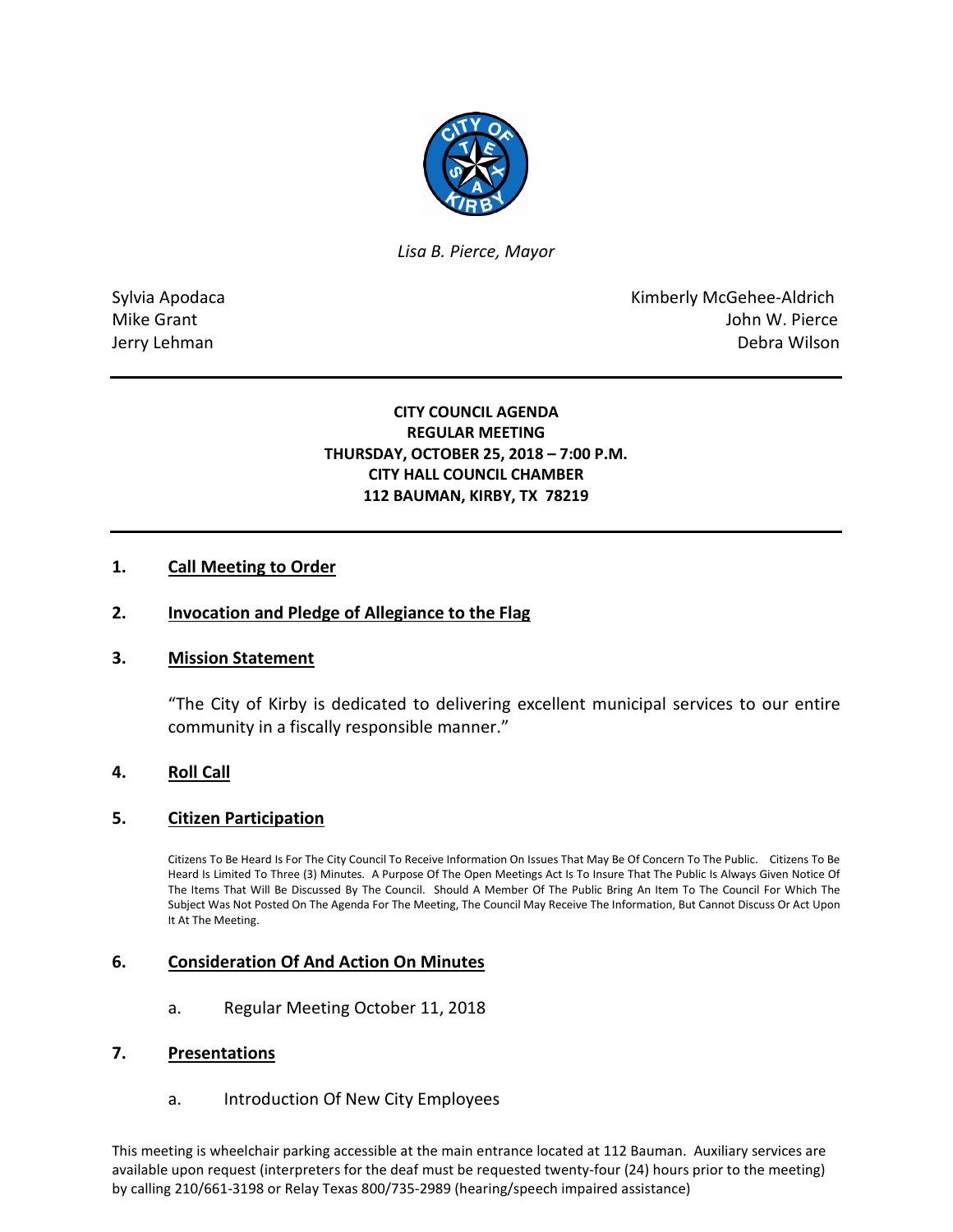b. Dangerous Assessment Response Team (DART), Officer Megan Thompson

## **8. Discussion And Possible Action**

- a. Discussion And Possible Action On A Request For Qualifications For Engineering Services
- b. Discussion And Possible Action On Ordinance No. O-2018- 848 Repealing Current Section 94.02 Of The Code Of Ordinances And Adopting A New Section 94.02 Of The Code Of Ordinances Of The City Of Kirby In Regards To Notices To Owners Or Occupants To Abate Nuisances. This Is The First Reading.
- c. Discussion And Possible Action On An Ordinance Revising The No Parking Ordinance Adopting New Section 70.05.
- d. Discussion And Possible Action On Ordinance No. O-2018-849 Amending The Sign Ordinance In Chapter 154 Of The Code Of Ordinances To Add Provisions Related To Digital Signs And Monument Signs. This Is The First Reading.
- e. Discussion And Possible Action To Appoint Member(s) To The Planning And Zoning Commission
- f. Update, Discussion And Possible Action On Binz Engleman Road Reconstruction Project
- g. Update, Discussion And Possible Action On Mowing And Cleaning Of Drainage Ditches And Easements

## **9. Executive Session**

a. Consultation With Attorney Regarding Kirby Bexar Animal Facility Including Interlocal Agreement And Ground Lease With Bexar County And investigation Of Personnel Complaints. Executive Session Pursuant To Section 551.071, Texas Government Code, Consultation With Attorney.

## **10. Reconvene To Open Session**

a. Discussion And Possible Action On Interlocal Agreement And Ground Lease With Bexar County For The Kirby Bexar Animal Facility

## **11. Requests and Announcements**

a. Requests By Mayor And Council Members For Items To Be Placed On Future City Council Agendas And Announcements On City Events/Community Interests

This meeting is wheelchair parking accessible at the main entrance located at 112 Bauman. Auxiliary services are available upon request (interpreters for the deaf must be requested twenty-four (24) hours prior to the meeting) by calling 210/661-3198 or Relay Texas 800/735-2989 (hearing/speech impaired assistance)